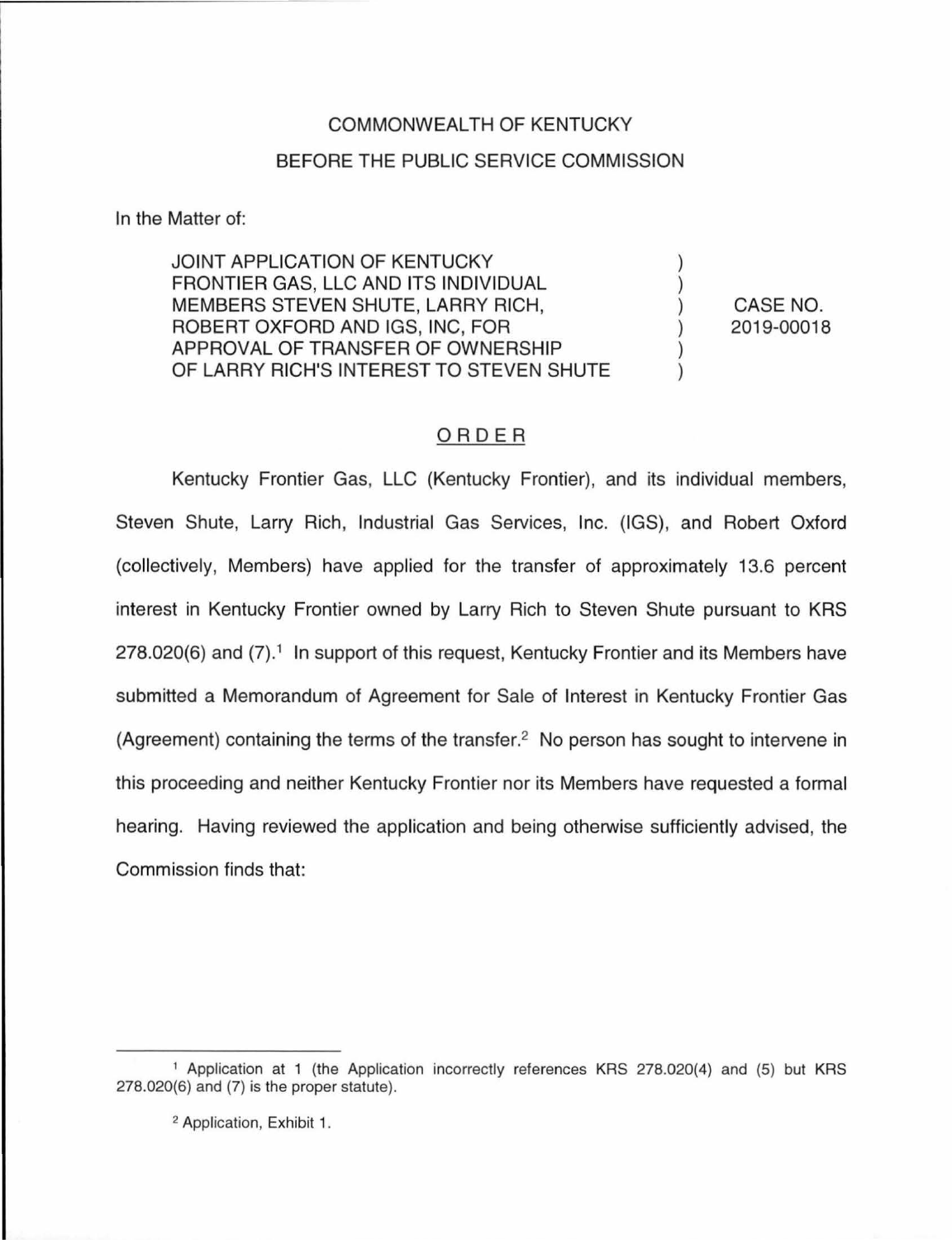1. Kentucky Frontier was formed on August 25, 2005, operates natural gas utilities and pipelines, and is, therefore, a utility subject to the Commission's jurisdiction pursuant to KRS 278.010(3)(b) and (c) and KRS 278.040.

2. Kentucky Frontier serves approximately 5,700 distribution and farm-tap customers located in Breathitt, Floyd, Johnson, Knott, Lawrence, Lee, Letcher, Magoffin, Martin, Morgan, Perry, Pike, and Wolfe counties, Kentucky.<sup>3</sup>

3. Kentucky Frontier does not operate any other facilities in Kentucky other than those used to provide services to the above customers.

4. Pursuant to the Agreement, Larry Rich agrees to sell and assign his interest in Kentucky Frontier to Steven Shute. Mr. Rich's interest is 13.6 percent of Kentucky Frontier. Mr. Shute currently owns 60.8 percent of Kentucky Frontier. Upon completion of the transfer, Mr. Shute will own 74.4 percent of Frontier. 4

5. The transfer will be personally financed by Mr. Shute with no financial liability or obligations assumed by Kentucky Frontier.<sup>5</sup>

6. Kentucky Frontier's remaining members Steven Shute, IGS, and Robert Oxford will continue as Kentucky Frontier's members and managers. The remaining Members have been owners and operators of Kentucky Frontier since its formation in 2005, and so have proven that they have the ability to continue to manage and finance Kentucky Frontier in the future. Mr. Rich has had no active role in management recently due to health issues. 6

- $5$  *Id.* at 3.
- $6$  *Id.* at  $2-3$ .

<sup>3</sup> Application, at 2.

<sup>&</sup>lt;sup>4</sup> *Id.* at Exhibit 1.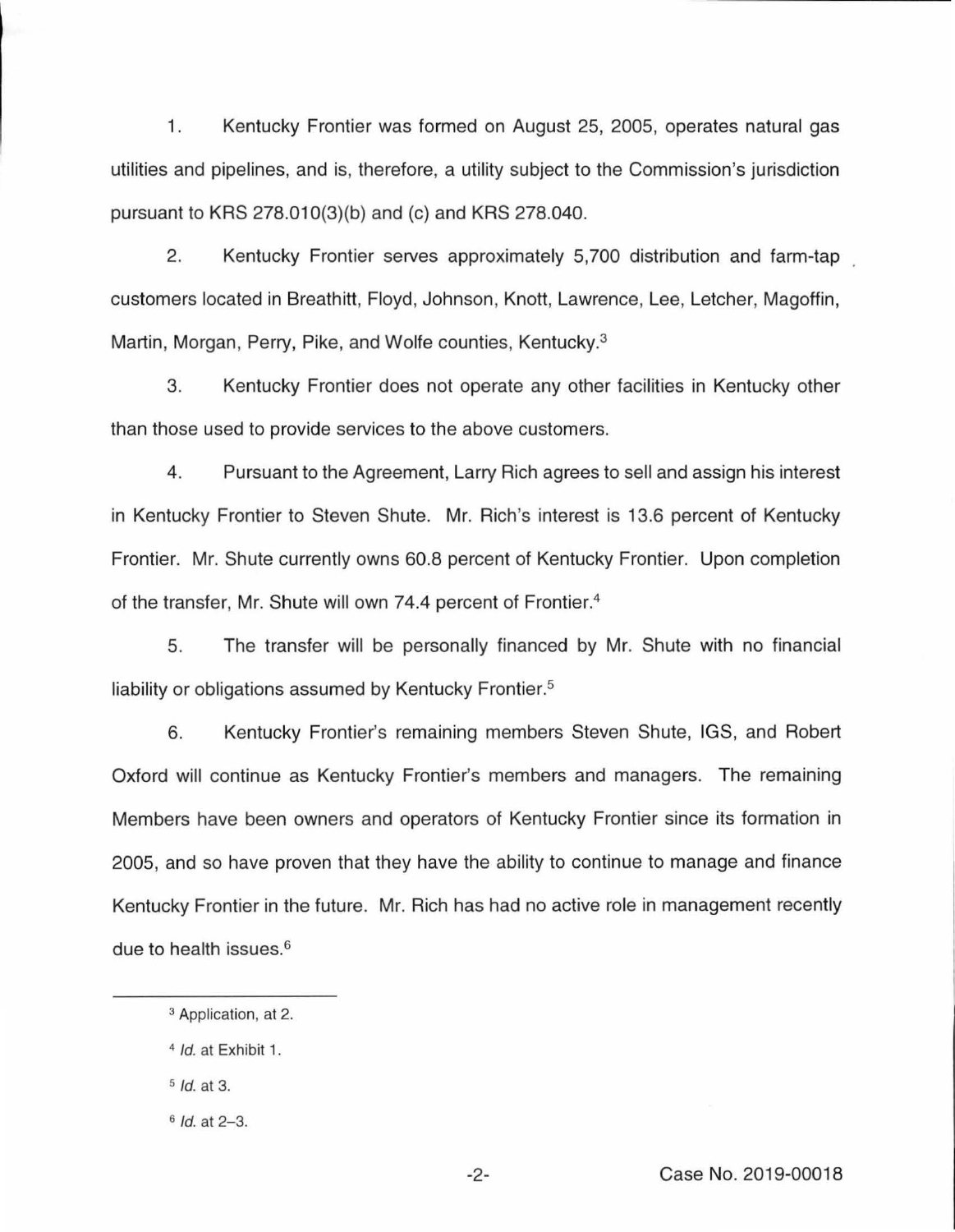7. There will be no change in the financial status of Kentucky Frontier, and no rate adjustment is being proposed as a result of the transfer. Current rates provide sufficient revenue to continue to operate efficiently.<sup>7</sup>

8. The transfer will have no effect on the daily operations of Kentucky Frontier. All current employees will remain, and all operations will continue as currently managed.<sup>8</sup>

9. As of October 31, 2018, Kentucky Frontier had total assets of \$5,594,611, including \$39,598 in total current assets and \$3,792, 150 in net property and equipment. They also had \$3,328,453 in total liabilities.<sup>9</sup>

10. KRS 278.020(5) provides that "[n]o person shall acquire or transfer ownership or, or control, or the right to control, any utility under the jurisdiction of the commission ... without prior approval by the commission. The commission shall grant its approval if the person acquiring the utility has the financial, technical, and managerial abilities to provide reasonable service."

11 . KRS 278.020(7) provides that "[n]o individual, group, syndicate, general or limited partnership, association, corporation, joint stock company, trust, or other entity (an "acquirer"), whether or not organized under the laws of this state, shall acquire control, whether directly or indirectly, of any utility furnishing utility service in this state, without first having obtained the approval of the commission." KRS 278.020(7) further provides that the "commission shall approve any proposed acquisition when it finds that the same

 $7$  Id.

<sup>&</sup>lt;sup>8</sup> *Id.* at 3.

<sup>&</sup>lt;sup>9</sup> Application Exhibit 2.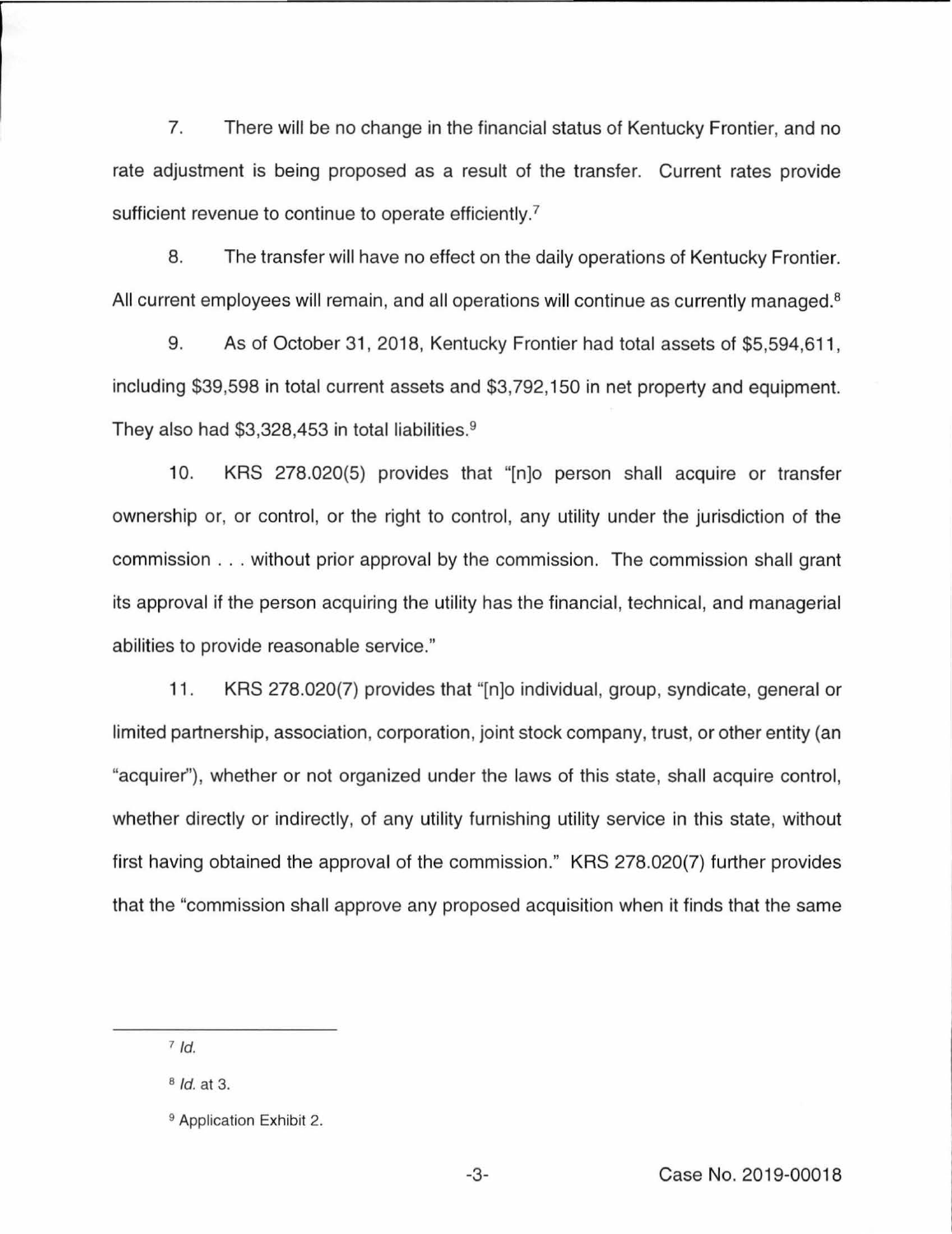is to be made in accordance with law, for a proper purpose and is consistent with the public interest."

12. The transfer of Mr. Rich's interest in Kentucky Frontier to Mr. Shute is a transaction subject to the jurisdiction of the Public Service Commission and requires Commission approval.

13. In view of the fact that Mr. Shute has been a member and manager of Kentucky Frontier since its formation in 2005, Mr. Shute has sufficient financial, technical, and managerial experience to continue to provide reasonable service.

14. The transfer of Mr. Rich's interest in Kentucky Frontier to Mr. Shute is in accordance with the law, for a proper purpose, and is consistent with the public interest.

IT IS THEREFORE ORDERED that:

1. The proposed transfer of Mr. Rich's interest in Kentucky Frontier to Mr. Shute, pursuant to the terms of the Agreement, is approved, subject to the conditions set forth in ordering paragraphs 2 through 4, as of the date of this Order.

2. Mr. Shute shall notify the Commission in writing of the closing of the transaction with ten days of the closing.

3. If the transaction does not close within 90 days of the date of this Order, Mr. Shute shall file with the Commission a report on the status of the efforts to complete the transfer.

4. Any material revision to the proposed transaction shall be approved by the Commission in order for the amendment to be effective.

5. Any documents filed pursuant to ordering paragraphs 2, 3, and 4 shall reference this case number and shall be retained in the post-case correspondence file.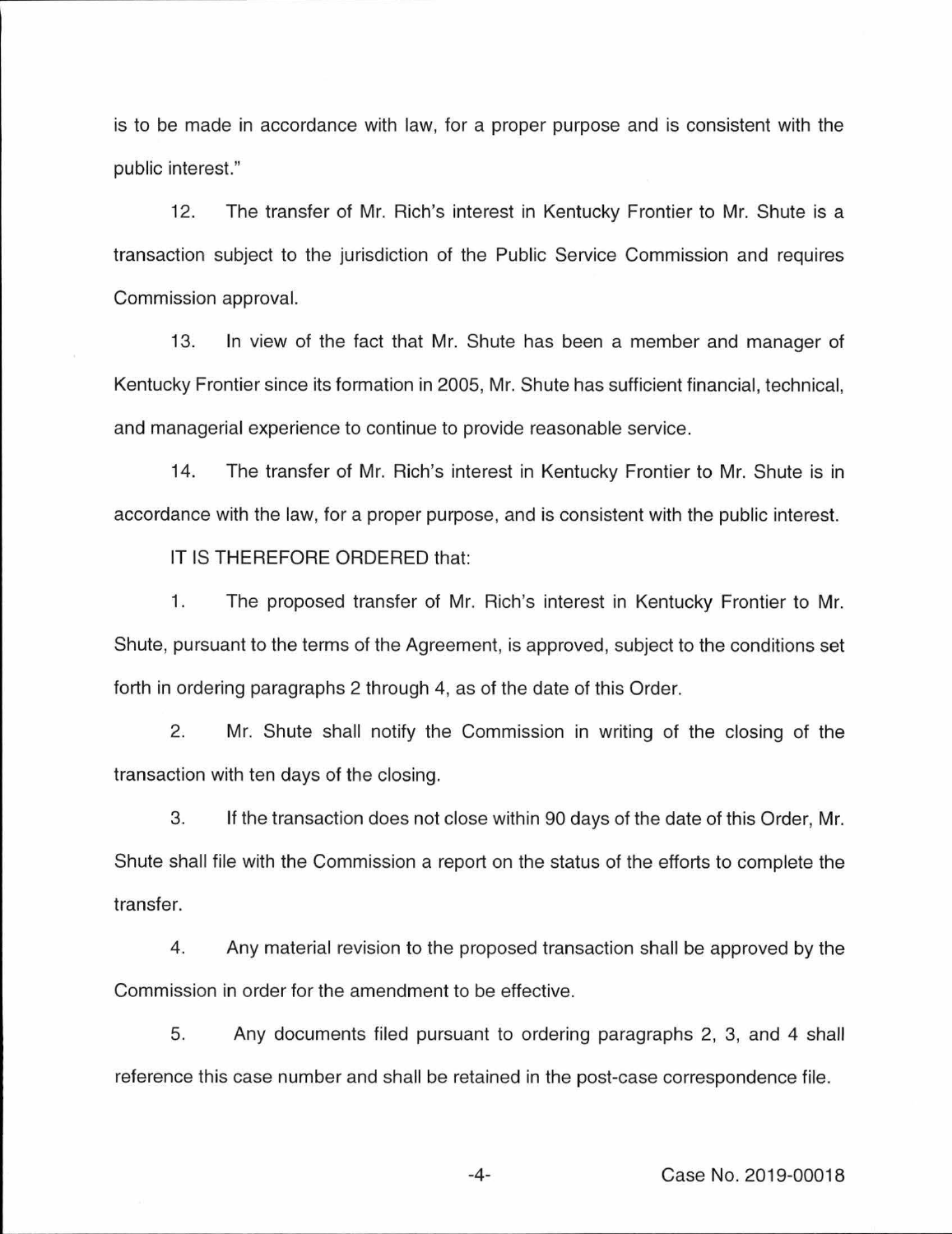6. The Executive Director is delegated authority to grant reasonable extensions of time for the filing of any documents required by this Order upon a showing of good cause for such an extension.

 $\mathcal{F}$ 

7. The case shall be closed and removed from the Commission's docket.

## [REMAINDER OF PAGE INTENTIONALLY LEFT BLANK]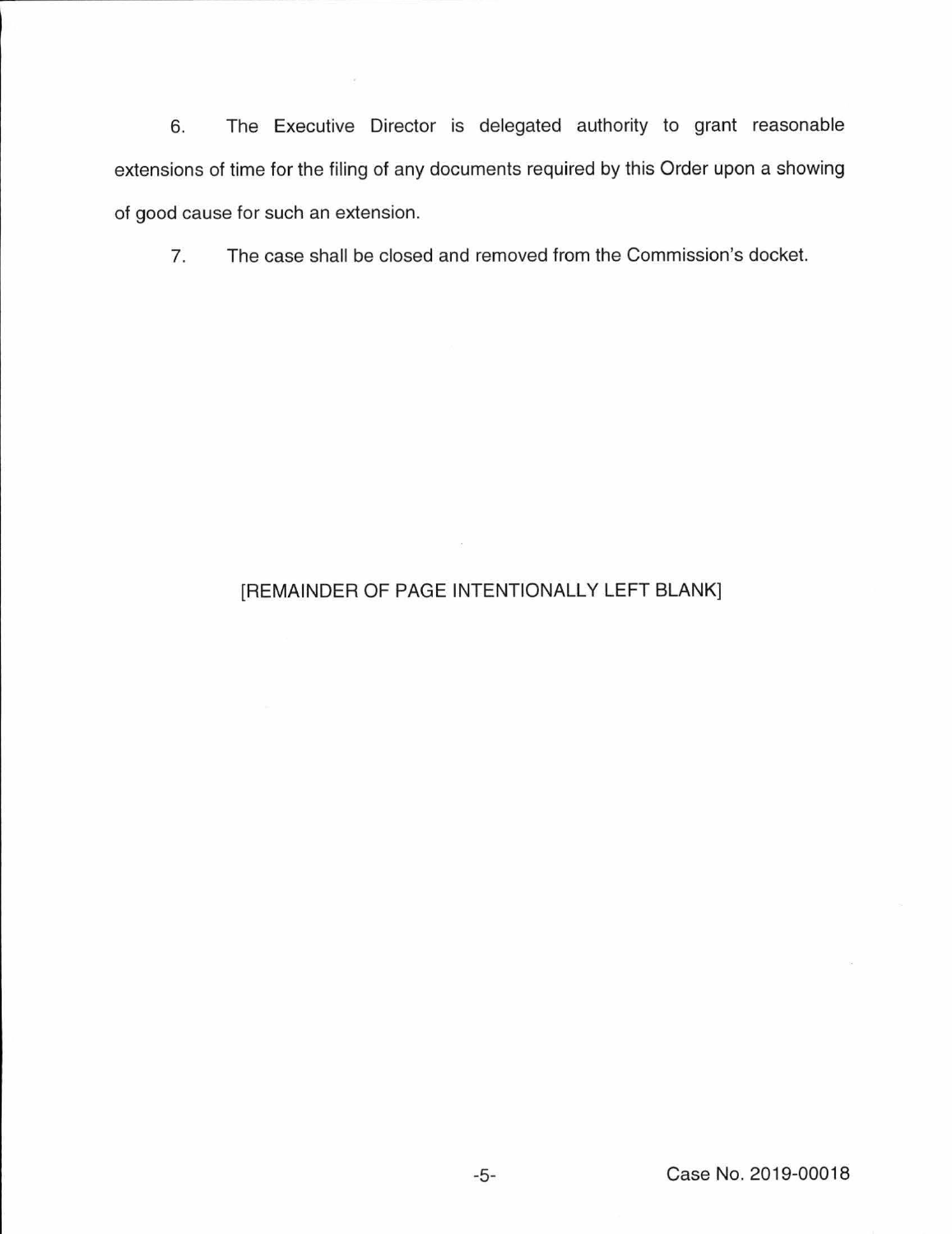By the Commission

**ENTERED** 

**MAR 0 6 2019** 

KENTUCKY PUBLIC SERVICE COMMISSION

**ATTEST: OLExecutive Director** 

Case No. 2019-00018